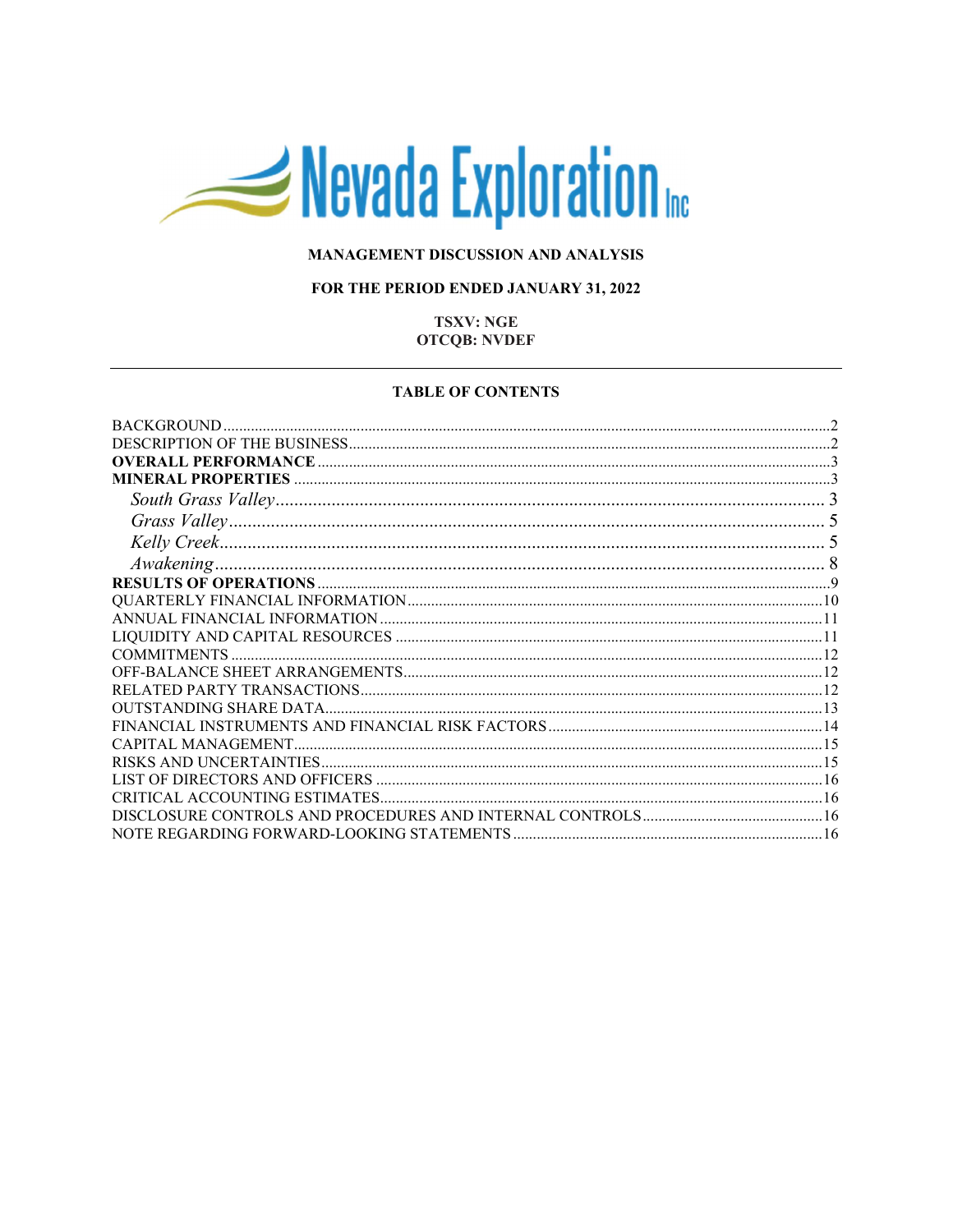# BACKGROUND

The following Management Discussion and Analysis ("MD&A") prepared as of March 30, 2022 should be read in conjunction with the condensed consolidated interim financial statements for the period ended January 31, 2022, and the related notes thereto. Those condensed consolidated interim financial statements have been prepared in accordance with International Financial Reporting Standards ("IFRS"). All dollar amounts included therein and in the following MD&A are expressed in Canadian dollars except where noted.

The reader should also refer to the annual audited financial statements and the MD&A for the year ended April 30, 2021. Statements in this report that are not historical facts are forward-looking statements involving known and unknown risks and uncertainties, which could cause actual results to vary considerably from these statements. Readers are cautioned not to put undue reliance on forward-looking statements.

Additional information related to Nevada Exploration Inc. (the "Company" or "NGE") is available for view on SEDAR at www.sedar.com.

# CONTINUANCE OF OPERATIONS AND GOING CONCERN

The condensed unaudited consolidated interim financial statements for the period ended January 31, 2022, filed on www.sedar.com, have been prepared on a going-concern basis which presumes the realization of assets and discharge of liabilities in the normal course of business. The financial statements do not include adjustments to amounts and classifications of assets and liabilities that might be necessary should the Company be unable to continue operations. The business of mining and exploring for minerals involves a high degree of risk and there can be no assurance that current exploration programs will result in profitable mining operations. The Company's continued existence is dependent upon the preservation of its interests in the underlying properties, the discovery of economically and recoverable reserves, the achievement of profitable operations, or the ability of the Company to raise additional financing, or alternatively upon the Company's ability to dispose of its interests on an advantageous basis. The Company has not produced revenues from its exploration activities and does not have a regular source of cash flow. The Company will periodically have to raise funds to continue operations and, although it has been successful thus far in doing so there is no assurance it will be able to do so in the future. The Company estimates that it will need additional capital to operate for the upcoming year.

Although the Company has taken steps to verify title to the properties on which it is conducting exploration and in which it has an interest, in accordance with industry standards for the current stage of exploration of such properties, these procedures do not guarantee the Company's title. Property title may be subject to unregistered prior agreements, unregistered claims and noncompliance with regulatory and environmental requirements.

There is significant ongoing uncertainty surrounding COVID-19 and the extent and duration of the impacts that it may have on our financial position and results, exploration activities, workers, partners, consultants, suppliers and on global financial markets. The Company has taken measures to contain the spread of COVID-19 and is proceeding with its exploration activities, as long as the work environment remains safe.

# DESCRIPTION OF THE BUSINESS

Nevada Exploration Inc. is a publicly traded junior mineral exploration company whose shares are traded on the TSX Venture Exchange ("TSX-V") and on the OTCQB marketplace ("OTCQB"). The Company is engaged in gold exploration focused in Nevada, USA. The Company and its wholly owned subsidiary Pediment Gold LLC are referred to herein collectively as "the Company", "NGE", "our", or "we".

Nevada's total gold production to date exceeds 225 million ounces, and its current annual production is approximately 5 million ounces, about the same as that of Canada. Less than half of Nevada's bedrock is exposed in its mountain ranges, and the 225 million ounces of production to date clusters near these exposed bedrock areas. The bedrock and geology beneath the cover in Nevada's valley basins is no different than that exposed in its ranges, and so is deemed to be as prospective. However, these covered areas have seen limited systematic exploration to date because conventional regional-scale geochemical sampling programs are ill-suited to looking under cover. Furthermore, the high cost of conventional drilling has precluded the wide-spread use of drilling as a follow-up prospecting tool to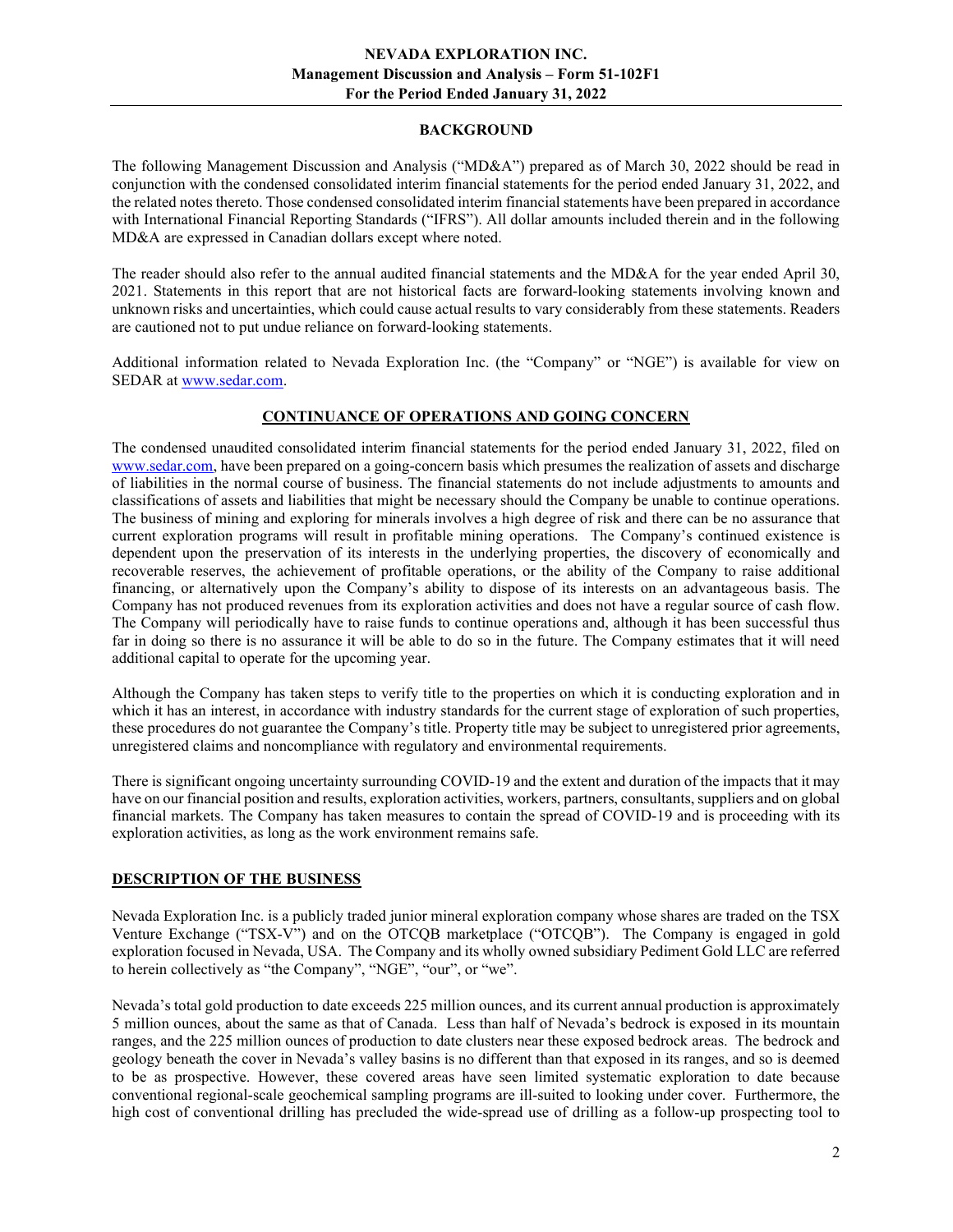evaluate meaningful numbers of targets from regional-scale exploration. The result is that half of Nevada, the world's highest gold producing jurisdiction by area, remains underexplored.

NGE's team has spent the last decade to integrate the use of hydrogeochemistry (groundwater chemistry) with conventional exploration tools to develop a Nevada-specific regional-scale geochemical exploration program to evaluate Nevada's basins. With innovative technology, NGE has completed the world's largest groundwater sampling program for gold exploration, collecting approximately 6,000 samples, to evaluate Nevada's covered basins for new gold exploration targets.

By integrating hydrogeochemistry with conventional exploration methods, NGE is generating and advancing a portfolio of new gold exploration projects. NGE and its exploration partners have now drilled more than 20,000 metres on targets defined by its integrated exploration program, and at several projects have discovered new large hydrothermal systems, with spatial extents covering several square kilometres, defined by system-appropriate alteration in bedrock over significant drill intervals (>30 metres) containing widespread low-level gold (10-100 ppb) and associated trace-element geochemistry consistent with the geologic and geochemical footprints of Nevada's large gold deposits. These are the types of footprints that have yielded multi-million-ounce gold deposits in Nevada, and with these results NGE has demonstrated the validity of its integrated exploration program to discover and advance new high-quality gold targets in otherwise blind settings.

By overcoming the challenges and radically reducing the costs of exploring in Nevada's covered basins, NGE is taking meaningful steps to open up this important new space for district-scale exploration. NGE's business model is to create shareholder value by leveraging its properties and technology through generative exploration, joint ventures, and other exploration partnerships with the specific goal of discovering large new Carlin-type gold deposits (CTGDs).

# OVERALL PERFORMANCE

During the period ended January 31, 2022, the Company focused its efforts on advancing its South Grass Valley Project. The Company also continued to maintain its holdings at its Kelly Creek, North Grass Valley, and other projects.

## MINERAL PROPERTIES

| Project            | <b>NGE Claims</b> |              | OTHER*                   | <b>Total</b> |
|--------------------|-------------------|--------------|--------------------------|--------------|
|                    | <b>Claims</b>     | Area $(km2)$ | Area $(km2)$             | Area $(km2)$ |
| South Grass Valley | 871               | 70.0         | -                        | 70.0         |
| North Grass Valley | 425               | 35.5         | $\overline{\phantom{0}}$ | 35.5         |
| Kelly Creek        | 333               | 23.9         | 29.3                     | 53.2         |
| Awakening          | 362               | 27.5         |                          | 27.5         |
| TOTAL              | 1.821             | 156.9        | 29.3                     | 186.2        |

NGE directly holds unpatented mining claims and other mineral interests in the following primary properties through its wholly owned US subsidiary Pediment Gold LLC:

\*Leased private lands and interest in claims on BLM land held by third parties.

## South Grass Valley

The South Grass Valley Project is located in Lander County, north-central Nevada, approximately 50 kilometres south southwest of Nevada Gold Mines's Cortez complex. The Company has a  $100\%$  interest in 871 claims (70.0 km<sup>2</sup>) at South Grass Valley.

The South Grass Valley Project is situated proximal to the Cortez (Battle Mountain - Eureka) Trend, within the specific region of north-central Nevada known for CTGDs defined to the west by the western extent of reactive lower-plate carbonate host rocks, and to the east by the eastern limit of unreactive upper plate cap rocks. Within this region, major gold mineralization is associated with areas where rising gold-bearing hydrothermal fluids reacted with the favourable lower-plate host rocks.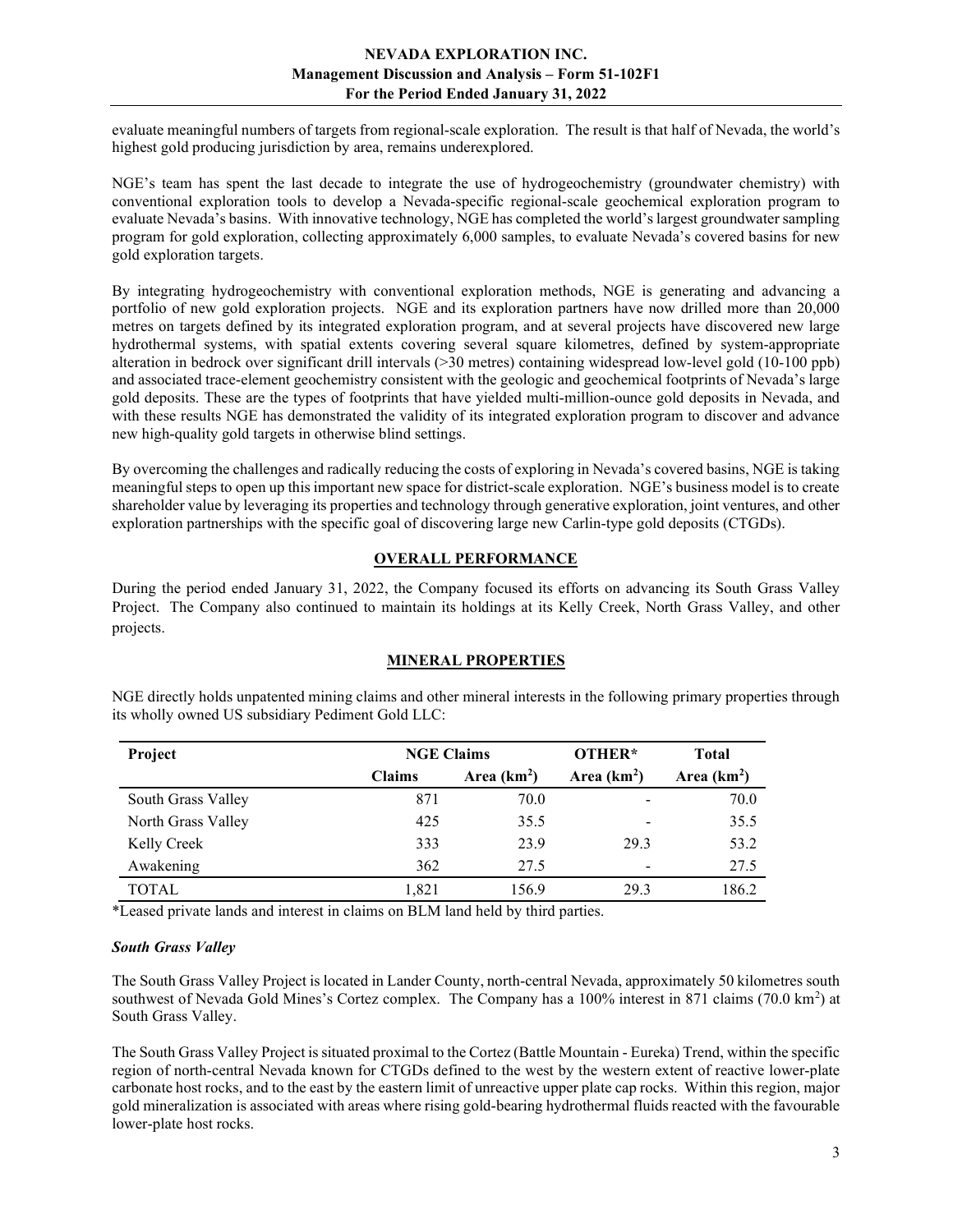Two bedrock outcrops spaced 5 km apart at the South Grass Valley Project exhibit CTGD-style alteration and geochemistry within a 700-metre-thick sequence of lower-plate carbonate host rocks immediately below the Roberts Mountains Thrust. Based on gravity and air magnetic geophysics, these favourable host rocks project under relatively shallow cover across a large portion of the project. This large area of favourable geology is intersected by a N-S highangle fault corridor that projects under the cover from the exposed range front based on mapping and gravity geophysics, providing a potential major conduit to expose the known favourable host rocks to mineralized hydrothermal fluids.

Using its hydrogeochemistry exploration technology, from 2012 to 2013 the Company collected groundwater samples across South Grass Valley, and delineated a target defined by elevated concentrations of gold and CTGD trace-element geochemistry. This was an important step for the project, because whereas many earlier groups had recognized the potential to discover new gold deposits in the lower-plate host rocks within South Grass Valley, for the first time, NGE positively delineated a discrete target within the valley defined by elevated concentrations of gold and supporting geochemistry characteristic of CTGDs.

From November 2017 to January 2018, NGE completed 69 infill groundwater sampling boreholes at South Grass Valley to follow up on a gold-in-groundwater anomaly identified during its regional-scale, generative program. The objectives of NGE's infill program were to establish the extent, size, and magnitude of the gold-in-groundwater footprint at South Grass Valley and its relationship to the larger prospective geologic setting, and build support for a deeper drilling program. In total, NGE has now completed 135 boreholes across the project area, collecting samples from most boreholes at multiple depths, for a total of 234 groundwater samples.

The results of NGE's infill borehole program defined a focused 1,000 x 4,000 metre N-S oriented zone of enriched gold, arsenic, antimony, mercury, thallium, and sulfate in groundwater, representing a hydrogeochemistry footprint consistent in size and magnitude (with gold up to  $+1$  ppb) with those seen around Lone Tree and Twin Creeks, large known gold deposits, as well as at NGE's Kelly Creek Project. Importantly, this zone of enrichment is coincident with the projected intersection of the major N-S high-angle fault corridor and lower-plate carbonate host rocks known to exist at the project.

In March 2018, to build confidence on the extent of the projections of the thick sections of lower plate containing CTGD-style alteration and geochemistry and under cover from where they are exposed in outcrop, Nevada Exploration commissioned a 991 line-km fixed-wing airborne magnetic survey across the project, covering 124 sq. km. At the regional scale, the results of the survey showed a pronounced NW-SE fabric, consistent with the strike of the fold axes known to control mineralization elsewhere along the Cortez Trend, including at Barrick's Goldrush deposit. At the project scale, the magnetic response across the exposed bedrock areas showed a strong correlation with mapped units, specifically with the higher-magnetic intrusive and volcanic units, and the lower-magnetic carbonate units, which provided confidence in the interpretation of the survey across the covered bedrock areas.

Based on the projections of the exposed geology and the survey results, the combined interpretation has resolved the covered portion of the project into separate geologic domains. Most significantly, the survey defined a 15 sq. km magnetic low extending under cover from one of the exposed bedrock outcrops containing a thick sequence of lowerplate carbonate host rocks, which Nevada Exploration believes corroborate the projection of these favourable host rocks beneath the project.

This early work strengthened the exploration concept that the project could support a major CTGD, defined by a focused zone of enriched gold in groundwater coincident with the projected intersection of favourable lower-plate carbonate host rocks and a major high-angle fault corridor. Based on the size of target, the Company believed it to be both large enough to support a district-scale mineral system, as well as suitably constrained to proceed with a stratigraphic orientation drilling program.

From October 2018 through September 2019, Nevada Exploration completed a series of relatively deep, wide-spaced diamond core drill holes to collect stratigraphic and geologic information across a more than 3.5 kilometre-long corridor through the project. Based on the results of the core drilling, the Company believes it has discovered a Carlintype mineral system at South Grass Valley with the architecture and scale to support an entire new district.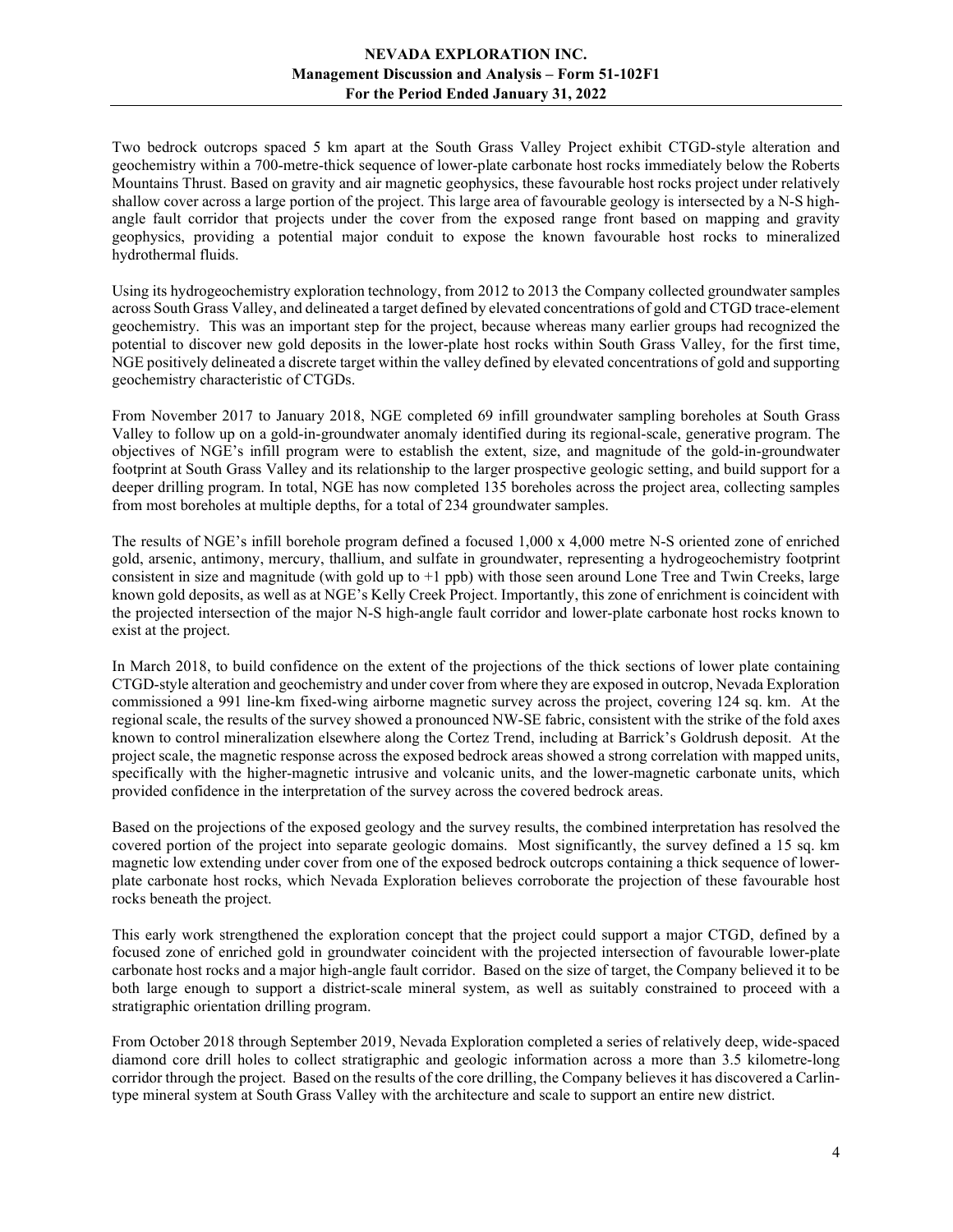To continue to advance and de-risk this still early-stage project, the Company's next focus was to establish the major geologic controls for mineralization at the project to guide its search for potentially economic deposits, and for this the Company needed to improve the resolution of its geologic model by adding considerably more drill holes. To maximize the number of additional drill holes, for this second round of drilling the Company changed to lessexpensive RC drilling; and to guide the distribution of these holes it chose to cluster them in four discrete target areas, each of which represented places within the district that already showed promise in terms of their specific geologic settings, and that were also supported by elevated gold and Carlin-type pathfinder geochemistry in multiple sample mediums.

From January to April 2020, the Company completed 17 new RC drill holes for a total of approximately 5,000 metres. By integrating the results and geologic information from the RC drill holes and initial core holes, with the mapping and data from our geophysical surveys, the Company believes it has established the primary source for the mineralized hydrothermal fluids responsible for the Carlin-type features at the project, namely a regional-scale high-angle structural feature that the Company has named the Water Canyon structural corridor. Based on the intensity and zonation of the alteration, gold, and pathfinder concentrations there is strong evidence that the secondary, lateral movement of the fluids through the district was stratigraphically controlled within a Cambrian-aged limey mudstone (the "Clm Unit").

With a handle on what the Company believes are both the primary and secondary controls for the mineralized hydrothermal fluid flow through the district, its focus has narrowed to where the Clm Unit dips closer to the Water Canyon structural corridor, representing a geologically constrained target called East Golden Gorge. To test East Golden Gorge for Carlin-type mineralization the Company has begun a program of carefully targeted core holes to sample the full thickness of the Clm Unit along a three-and-a-half-kilometre length of the target.

## North Grass Valley

The North Grass Valley Project is located in Lander County, Nevada at the northwestern end of Grass Valley, a 924 km<sup>2</sup> valley basin which continues south from Nevada Gold Mines's Cortez Complex, one of the world's largest and lowest cost gold mines. The Company has a 100% interest in 425 claims (35.5 km<sup>2</sup>) at North Grass Valley.

Since 2011, NGE has been exploring for new CTGDs in Grass Valley using its hydrogeochemistry exploration technology. With this integrated approach, NGE has identified a 16 km (10 mi) by 5 km (3 mi) target at North Grass Valley defined by elevated concentrations of gold and gold-related trace element geochemistry in groundwater.

In addition to completing a detailed hydrogeochemistry program, NGE and a former partner's work to date has also included: vegetation and soil geochemistry (including soil gas mercury); the acquisition and reprocessing of two historic seismic geophysical lines; geologic mapping; a gravity geophysical survey; one stratigraphic orientation drill hole; and geochemical analysis of approximately 2,400 metres of drill cuttings obtained from seven historic (2005 to 2008) geothermal exploration drill holes.

NGE's exploration team is continuing to update its geologic model with ongoing field mapping activities and 3D compilation and interpretation of its comprehensive exploration datasets. With this work, NGE believes it has established evidence that the complex structural controls associated with the Cortez mine to the north are also present along the western edge of Grass Valley, coincident with the elevated gold in groundwater. NGE expects the next stage of work at the project to further characterize the geochemistry of the groundwater, alluvium, and bedrock along these inferred structural controls with the objective of refining the target for a focused deeper drilling program.

## Kelly Creek

The Kelly Creek Project is located in Humboldt County, Nevada. The Company has combined its former Hot Pot Project into its Kelly Creek Project, which together are now referred to as the Kelly Creek Project, comprising: 333 unpatented mining claims held directly by the company, covering approximately  $23.9 \text{ km}^2$ ;  $209$  unpatented mining claims leased by the Company from Genesis Gold Corporation through a Mining Lease and Option to Purchase Agreement (the "Genesis Agreement"), covering approximately 15.1 km<sup>2</sup>; and approximately 14.2 km<sup>2</sup> of private land leased by the Company under a Mining Lease Agreement (the "Hot Pot Lease").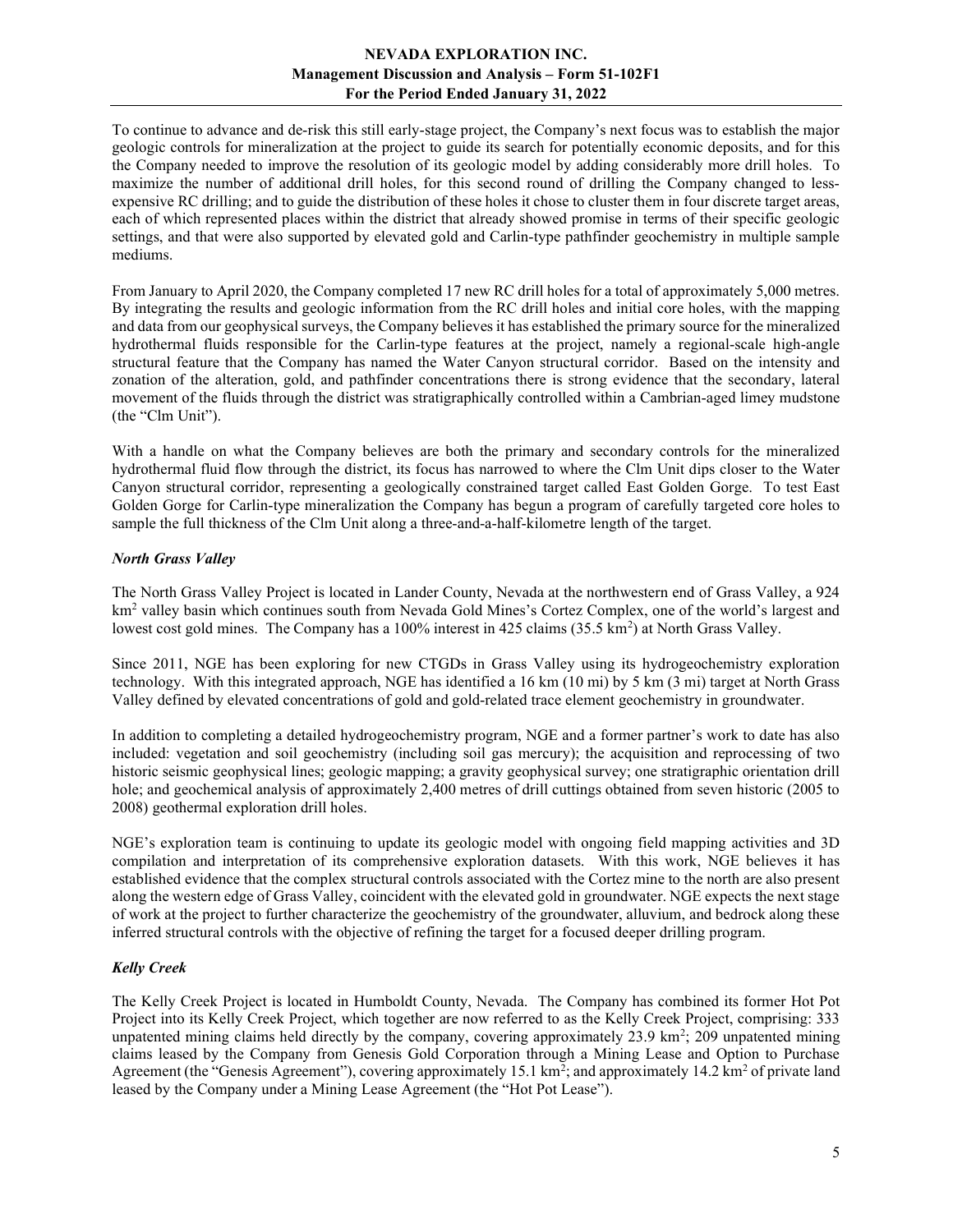The Kelly Creek Basin is situated along the Battle Mountain – Eureka Gold Trend and is bounded by multi-millionounce gold deposits to the north (Twin Creeks, Getchell, Turquoise Ridge, and Pinson) and south (Lone Tree, Marigold, Trenton Canyon, Converse, Buffalo Valley, Copper Basin, and Phoenix) - together representing more than 70 million ounces of gold along the periphery of the Basin. Despite its proximity to significant mineralization, the interior of the Kelly Creek Basin has seen limited systematic exploration activity to date because its bedrock is largely covered by syn- to post-mineral volcanic units and post-mineral alluvium.

Recognizing the potential to find significant gold mineralization within the Kelly Creek Basin, dozens of major and junior explorers have spent tens of millions of dollars to follow the prospective geology seen in and proximal to the exposed bedrock in the surrounding mountain ranges beneath the sands and gravel covering the Basin. Within the areas controlled by NGE, this activity has included: Santa Fe Pacific completing wide-spaced bedrock mapping drilling in the 1990s; BHP completing an extensive soil auger geochemistry program through the late 1990s; and Placer Dome completing a reconnaissance-scale reverse circulation program in the early 2000s. Other companies that either now hold or have held claims in the immediate area include Newmont, Barrick, AngloGold, Hemlo, Homestake, and Kennecott. The efforts of each company have added valuable information about the geology of the Basin; however, without a cost-effective tool to conduct basin-scale exploration beneath the valley cover, the exploration programs to date in the Kelly Creek Basin have predominantly consisted of unsystematic and uncoordinated efforts focused on relatively small areas.

NGE has integrated the use of its proprietary hydrogeochemistry technology with conventional exploration methods to evaluate the larger Kelly Creek Basin and has identified a highly prospective area in the middle of the Basin along a portion of a structurally-controlled, shallow, covered bedrock high coincident with highly anomalous gold and associated trace-element chemistry in groundwater.

Since establishing its initial holdings in the Kelly Creek Basin, NGE and its exploration partners have completed major work programs, building a comprehensive exploration dataset to understand the geology beneath the Basin. This exploration dataset now includes:

- $\bullet$  1,000 km<sup>2</sup> of regional magnetic geophysical data;
- 670 km<sup>2</sup> of detailed air magnetic geophysical data;
- 1,000 km<sup>2</sup> of regional gravity geophysical data;
- 100 km<sup>2</sup> of detailed gravity geophysical data;
- 33 line-km of CSAMT geophysical data;
- 49 line-km of 3D reflection seismic data; and
- A drilling database containing 31 drill holes, plus 114 historical drill holes, representing more than 29,000 metres of drilling, including assay results for more than 5,000 drill intervals representing more than 10,000 metres of drill assay data.

Based on the work to date, NGE has confirmed that the favourable geologic setting (host units and structural controls) associated with the adjacent Lone Tree and Marigold deposits project northwards to the Kelly Creek Project area, beneath relatively shallow cover. NGE's earlier drilling and groundwater sampling confirmed that this relatively shallow, prospective structural and bedrock setting was also associated with enriched gold in groundwater, alluvium, and bedrock.

From late 2016 through late 2017, the Company completed a 61-hole, 5,864 m shallow drilling program to collect 3D groundwater, alluvium, and top of bedrock samples across this prospective covered bedrock area, with the objective of constraining the target by vectoring into areas of gold mineralization in bedrock large enough to be associated with the footprint of a large CTGD. Of the 61 holes, 41 holes encountered bedrock, at an average depth of 84 m, which allowed for widespread bedrock mapping and sampling. From the 61 holes, 552 water samples were collected, on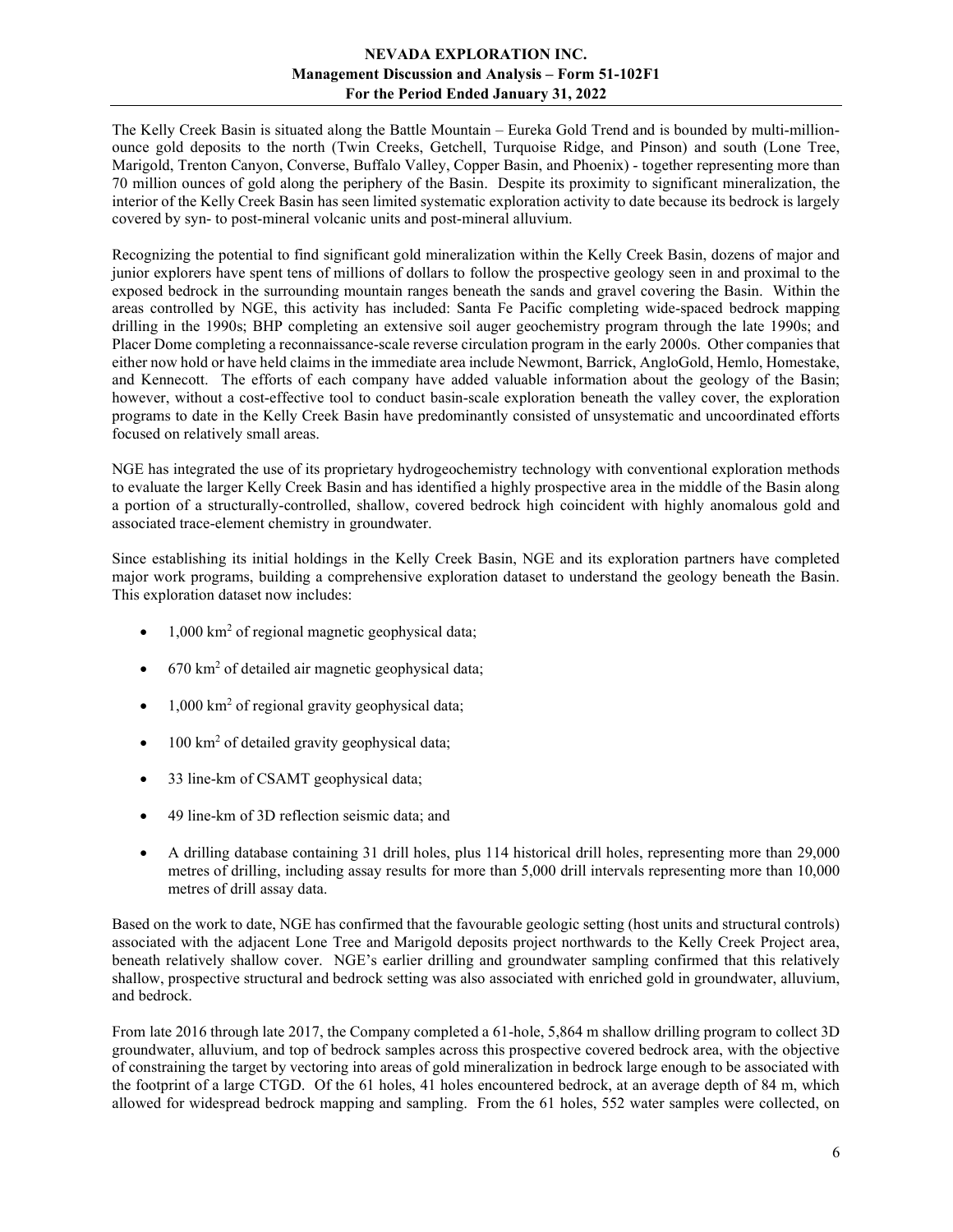average every 10 metres downhole, providing important 3D geochemistry across the project, especially in areas of deeper bedrock where the shallow drilling could not sample bedrock directly.

The results have established that the lateral extent of the gold-in-groundwater footprint at Kelly Creek is of a comparable size, and perhaps larger, than that seen at Lone Tree, consistent with the presence of a large, robust, mineralized system. Zones of enriched gold in groundwater form focused, parallel NNW-trending lineaments (also reflected more broadly in arsenic and antimony in groundwater) bounded by the primary N-S structural fabric that runs parallel to Lone Tree and north from Marigold. These linear zones of enrichment that cut through this large favourable system are consistent with the geometry of mineralization hosted within secondary zones of structural extension (Riedel-style shears), marking potential conduits of enhanced vertical hydrothermal fluid flow that are known to provide important ore-controls at many large deposits in Nevada (including Lone Tree).

The results of the top-of-bedrock sampling combined with the bedrock samples from earlier drilling together define two clusters of  $>0.1$  g/t gold in bedrock, covering areas at least 700 m x 300 m and 1,000 m x 600 m respectively, associated with the discrete lineaments of increased gold-in-groundwater enrichment, which provide new strong evidence that the hydrothermal system at Kelly Creek is mineralized over a larger area than previously known.

By combining the latest drill results with the results of earlier deeper core drilling and the geophysical structural interpretation (based on the combined gravity, air magnetic, seismic, and CSAMT datasets), NGE believes that:

- The primary and secondary structural fabric seen in the geophysics, core drilling, and hydrogeochemistry, plus the thick sections of alteration and geochemistry seen in the drilling, support the presence of major reactivated high-angle structural conduits associated with a hydrothermal system of a size necessary to support the formation of a major mineralized system;
- Veining and structural damage seen in the core drilling confirm that the permeability of the units proximal to the favorable structural conduits has been improved over large areas and is well-suited to support gold deposition;
- Thick and wide-spread intervals of hydrothermal alteration, oxidation, decalcification, and carbon remobilization confirm a large hydrothermal system was active at Kelly Creek, and mark the style of alteration and mineralization associated with CTGDs, which together are indicative of a favorable mineralizing environment;
- The geochemical footprint seen across the project, which includes large areas of gold mineralization in bedrock, is consistent in terms of the size and geochemical package with the footprints associated with many of Nevada's large mineral systems, which confirms: (i) that the system's hydrothermal fluids were pregnant; (ii) that the pregnant fluids were present across large areas of the system; and (iii) that the pregnant fluids could potentially source economic gold mineralization where provided with favourable depositional conditions, namely suitably-permeable iron-rich host rocks; and
- Thick sections of bedrock units known to support mineralization nearby at Lone Tree and Marigold were encountered by all of the widespread and deeper core drill holes, which confirm that favourable, iron-rich, and suitably permeable host rocks are present across the entire project area and at depth.

NGE believes that these results confirm that the critical components needed to host a large CTGD are present at the Kelly Creek Project, and that the combined dataset suggest the gold-bearing hydrothermal system at Kelly Creek is likely the extension of the system responsible for the adjacent Lone Tree (produced 4.6 million ounces) and Marigold (produced 3.2 million ounces plus 5.0 million ounces indicated) deposits, with the potential to support significant additional mineralization.

On July 8, 2020, the Company entered into an Exploration and Option to Enter Joint Venture Agreement (the "Agreement") with Austin American Corporation ("Austin"), for an earn in and joint venture agreement on its districtscale Kelly Creek Project (the "Project") within the Kelly Creek Basin in north-central Nevada. Under the Agreement, Austin has the right to earn a 51% interest in the joint venture by spending \$5,000,000 over four years, with the election to then earn an additional 19% by delivering a prefeasibility study. Due to delays and ongoing uncertainty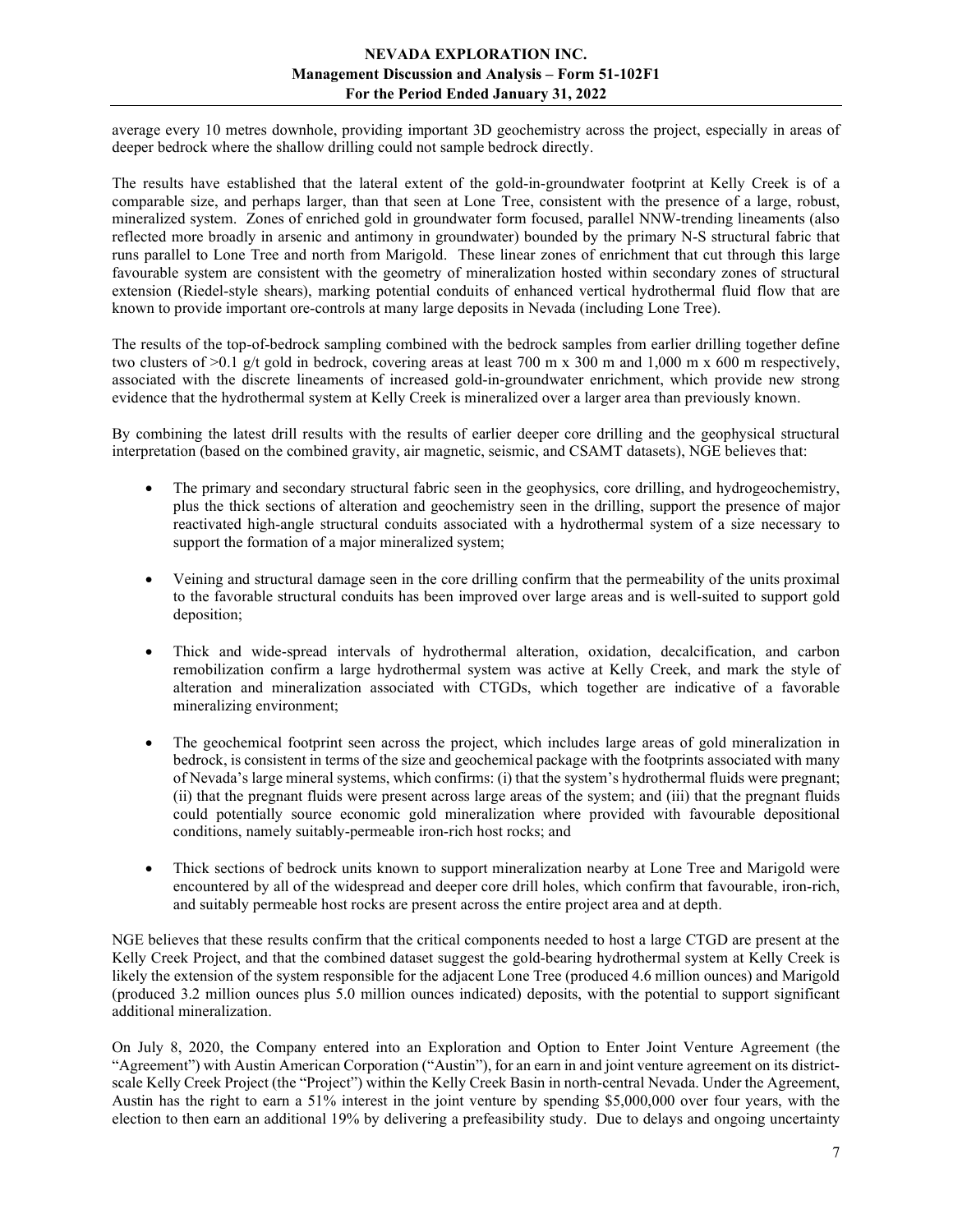surrounding Covid-19, the Company and Austin agreed to extend all deadlines under the Agreement by 12 months and to reduce the exploration expenditures required during the first year of the Agreement by 25%, which effectively reduces the exploration expenditures required to earn a 51% interest in the Project from \$5,000,000 to \$4,750,000. Under the amended Agreement, to earn a 51% joint venture interest in the Project, Austin must spend \$4,750,000 in exploration expenditures, as follows (the "Earn In"):

- \$750,000 in aggregate by September 1, 2022, which represents a firm commitment,
- \$1,750,000 in aggregate by June 1, 2023,
- \$3,250,000 in aggregate by June 1, 2024, and
- \$4,750,000 in aggregate by June 1, 2025.

During the Earn In, Austin will be the operator of the Project. Upon completing the Earn In, Austin has a one-time option to elect to earn an additional 19% interest in the joint venture, for a total of 70% (the "Additional Option"), by spending \$1,500,000 per year during the first three years of the Additional Option, and by delivering a prefeasibility study prior to June 1, 2029. At the Company's election, which must be made within 120 days of the approval by the joint venture of a feasibility study, Austin will be obligated to provide the Company's portion of any debt financing or arrange for third party financing of the Company's portion of any debt financing required to construct a mine on the Project described in the feasibility study in consideration for the transfer by the Company to Austin of a 5% interest in the joint venture. If a party is diluted to a 10% interest in the joint venture, its interest will be converted to a 10% net profits interest.

Additionally, Austin is responsible for the payment of all annual claim maintenance fees as well as annual Hot Pot and Genesis lease payments as detailed above, as long as the Agreement is maintained.

The majority of the Company's mineral interests at Kelly Creek are subject to a 1.25% NSR to Royal Gold, Inc.

#### Awakening

The Awakening Project is located in Humboldt County, Nevada, 50 kilometres north-northwest of Winnemucca, and approximately 4,000 metres north of the 4.8-million-ounce Sleeper Gold Mine, which produced 1.66 million ounces from 1986 to 1996 and has a remaining measured and indicated mineral resource of 3.14 million ounces (297 Mt at 0.33 g/t Au). The Company has a 100% interest in 362 claims  $(27.5 \text{ km}^2)$  at Awakening.

The area is largely covered by syn- to post-mineral volcanic units and post-mineral alluvium, and as a result the project has seen limited historic exploration activity. Nevada Exploration generated the project based on elevated concentrations of gold and related pathfinder geochemistry identified in groundwater as part of its basin-scale, hydrogeochemistry-supported, generative exploration program across the larger Desert Valley.

Following up from the results of its generative program, Nevada Exploration and an early partner at the project (the Company now owns the project 100%), have advanced the project by completing a progressive series of district-scale geochemistry, geophysics, and orientation-drilling programs to build a comprehensive exploration dataset to target Sleeper-style mineralization, which includes:

- $\bullet$  85 km<sup>2</sup> detailed gravity geophysics survey;
- $\bullet$  173 km<sup>2</sup> airborne magnetic survey;
- 42 line-km IP survey;
- 1,830 sample soil geochemistry program;
- 62 borehole hydrogeochemistry program;
- 4,668 metres of orientation drilling; and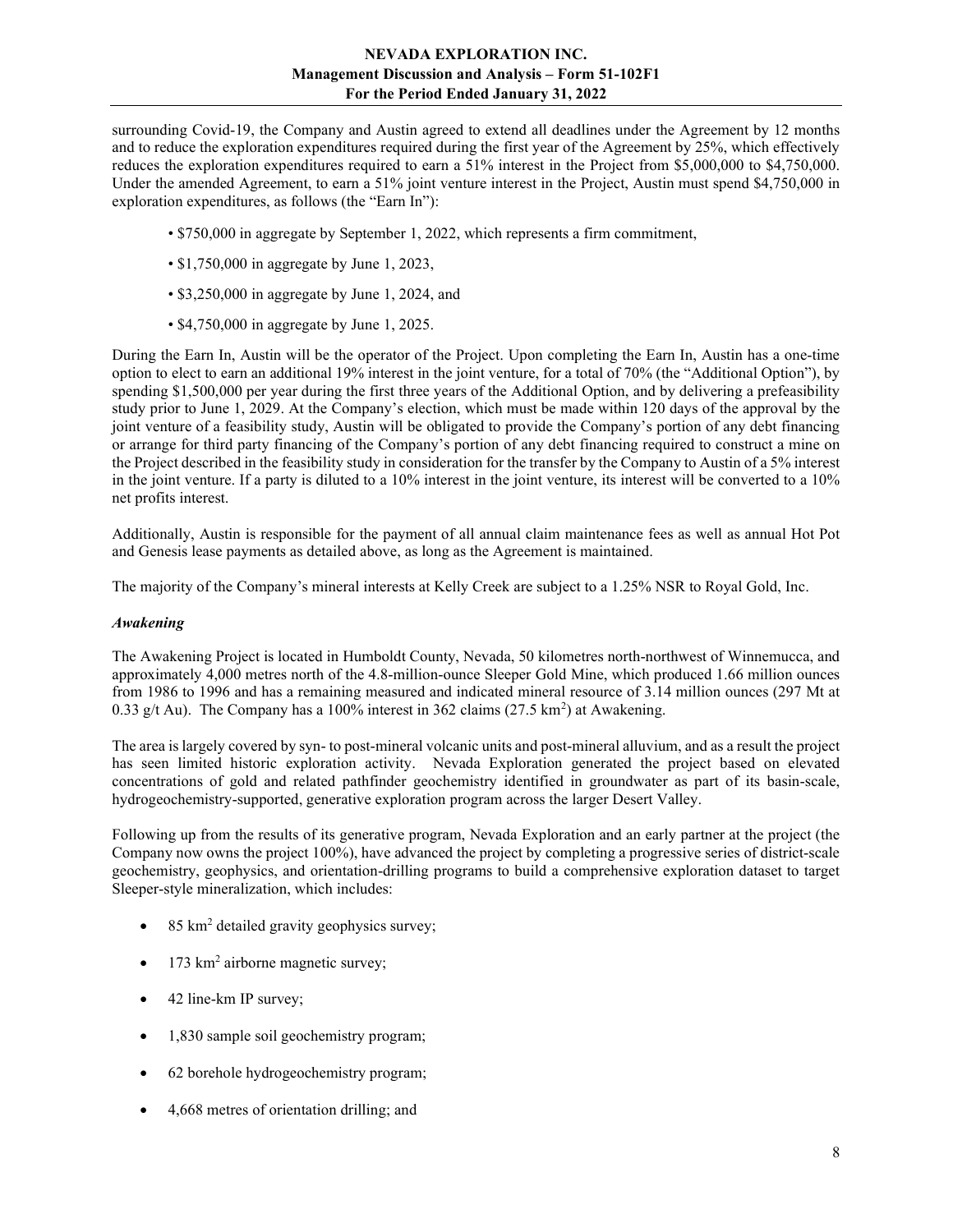• 24 holes with an average depth of 195 metres.

Based on the combined data, Nevada Exploration believes it has established support that the favourable lithological, structural, and alteration features associated with the mineralization at Sleeper continue northward, under relatively shallow cover at Awakening, coincident with anomalous gold in groundwater. The company expects the next phase of work at the project will integrate the results of the multiple work programs to build a robust geologic model for the purpose of defining and prioritizing specific exploration targets for the next phase of drilling.

#### Summary of expenditures by property:

Resource properties expenditures for the period ended January 31, 2022 were as follows:

| 2022               | <b>North Grass</b><br>Vallev |   | <b>South Grass</b><br><b>Valley</b> | <b>Kelly Creek</b> |                          |      | Awakening                | Other                    |   | <b>Total</b> |
|--------------------|------------------------------|---|-------------------------------------|--------------------|--------------------------|------|--------------------------|--------------------------|---|--------------|
| Land holding costs | \$<br>93,723                 | S | 232,350                             | S                  |                          | - \$ | 79,832                   | 65,059                   | S | 470,964      |
| Drilling           | $\overline{\phantom{a}}$     |   | 1,019,825                           |                    | $\overline{\phantom{0}}$ |      |                          | $\overline{\phantom{0}}$ |   | 1,019,825    |
| Geophysics         |                              |   | 29,239                              |                    |                          |      | $\overline{\phantom{0}}$ | $\overline{\phantom{0}}$ |   | 29,239       |
| Geology            |                              |   | 22,516                              |                    |                          |      |                          | $\overline{\phantom{a}}$ |   | 22,516       |
|                    | \$<br>93.723 \$              |   | 1,303,930                           | S                  |                          | - \$ | 79.832                   | 65,059                   |   | \$1,542,544  |

Resource properties expenditures for the period ended January 31, 2021 were as follows:

| 2021               | <b>North Grass</b><br>Vallev |    | <b>South Grass</b><br><b>Valley</b> |    | <b>Kelly Creek</b>       | Awakening                | Other                    |   | <b>Total</b> |
|--------------------|------------------------------|----|-------------------------------------|----|--------------------------|--------------------------|--------------------------|---|--------------|
| Land holding costs | \$<br>97,933                 | S  | 175,189                             | \$ | $\overline{\phantom{0}}$ | 166,896 \$               | 140,870                  | S | 580,888      |
| Drilling           | $\overline{\phantom{0}}$     |    | 7,661                               |    | $\overline{\phantom{0}}$ | $\overline{\phantom{0}}$ |                          |   | 7,661        |
| Scorpion drilling  | -                            |    | 51                                  |    | (1,044)                  | $\overline{\phantom{0}}$ | $\overline{\phantom{0}}$ |   | (993)        |
| Geology            |                              |    | 9,762                               |    | $\overline{\phantom{0}}$ | $\overline{\phantom{0}}$ |                          |   | 9,762        |
| Geoprobing         |                              |    | 469                                 |    |                          |                          |                          |   | 469          |
|                    | 97,933                       | -S | 193,132                             | -S | (1,044)                  | \$<br>166,896 \$         | 140,870                  |   | 597,787      |

#### RESULTS OF OPERATIONS

#### For the three months ended January 31, 2022

The Company's net loss for the three-month period ended January 31, 2022 (the "Current Period") was \$552,362 compared to \$1,042,038 for the three-month period ended January 31, 2021 (the "Previous Period"). The decrease is primarily a result of the following:

Exploration and evaluation expenditures during the Current Period were \$241,831, compared to \$608,477 during the Previous Period. The primary reason for the increase is due to decreased drilling activity during the Current Period.

The Company recognized a gain on the sale of certain exploration equipment (\$182,841) during the Current Period, whereas there was no gain on sale of equipment recorded in the Previous Period.

The above noted decreases in net loss for the Current Period were partially offset by an increase in share-based payments. Share-based payments during the Current Period was \$119,446, compared to \$70,294 during the Previous Period. The increase in share-based payments is due to the grant of 1,050,000 stock options during the Current Period, whereas 250,000 stock options were granted during the Previous Period.

Additionally, office expenses and other during the Current Period was \$75,698, compared to \$32,538 during the Previous Period. The increase in office expenses is largely related to increased IT costs to support the Company's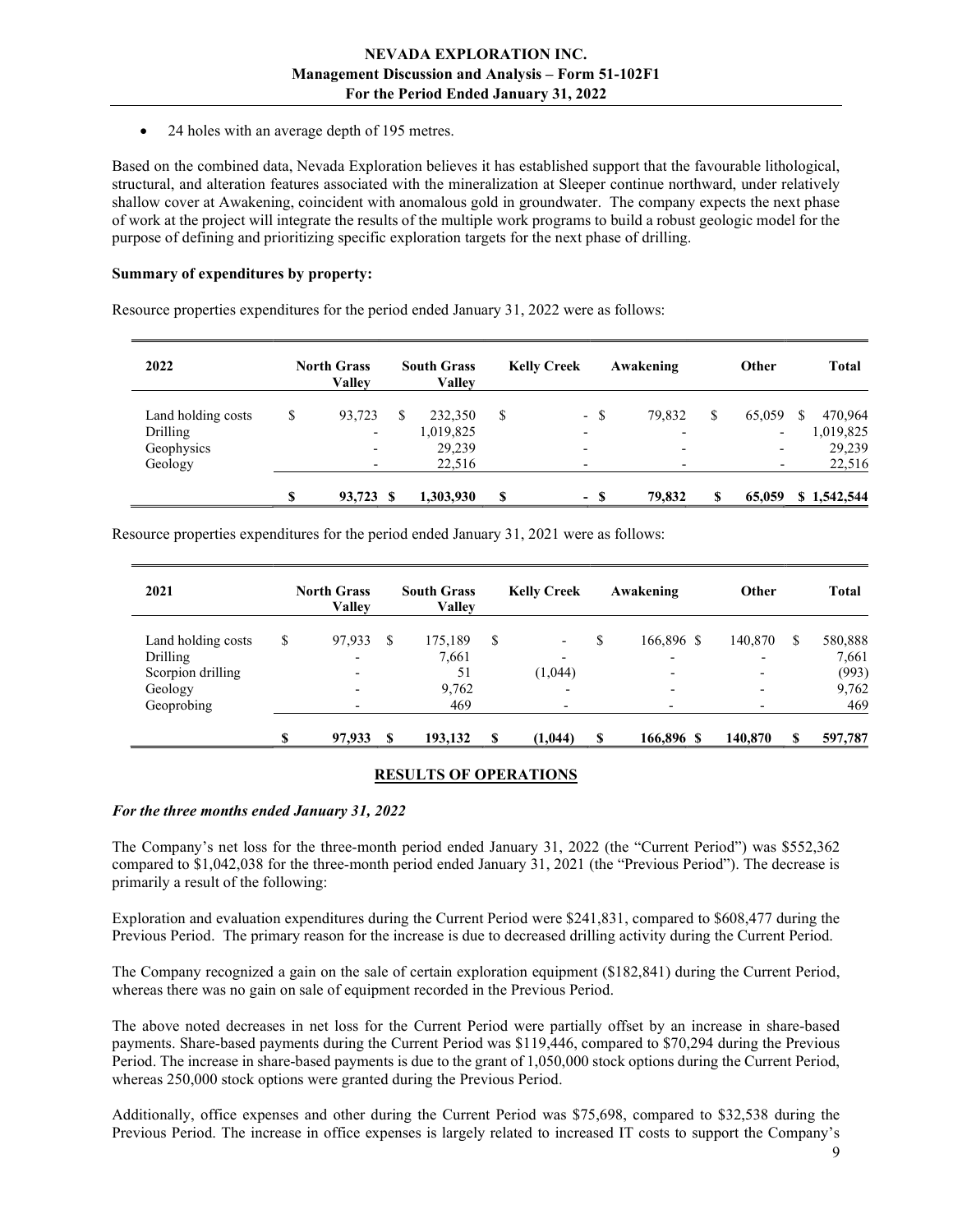activities, as well as overall increased activity in the Current Period.

#### For the nine months ended January 31, 2022

The Company's net loss for the nine-month period ended January 31, 2022 (the "Current Period") was \$2,865,856 compared to \$1,668,360 for the nine-month period ended January 31, 2021 (the "Previous Period"). The increase is primarily a result of the following:

Exploration and evaluation expenditures during the Current Period were \$1,542,544, compared to \$597,787 during the Previous Period. The primary reason for the increase is due to increased drilling activity during the Current Period.

Investor relations expense during the Current Period were \$250,377, compared to \$87,860 during the Previous Period. During the Previous Period, there was an overall decrease in activity, as well as decreased participation in trade shows and conferences due to the COVID19 outbreak.

Office expenses and other during the Current Period was \$229,984, compared to \$45,661 during the Previous Period. The increase in office expenses is largely related to increased IT costs to support the Company's activities, some onetime expenditures, and an overall increase in activity during the Current Period.

Rent expense during the Current Period was \$116,369, compared to \$86,031 during the Previous Period. The increase in rent is largely related to additional warehouse space, and an increase in the rental expense rate on the existing office space.

These increases in expenditures for the Current Period were partially offset by a gain on the sale of certain exploration equipment (\$182,841) during the Current Period, whereas there was a loss on the sale of equipment (\$1,793) recorded in the Prior Period.

|                           | Three Month        | Three Month  | Three Month  | Three Month  |
|---------------------------|--------------------|--------------|--------------|--------------|
|                           | Period Ended       | Period Ended | Period Ended | Period Ended |
|                           | January 31,        | October 31,  | July 31,     | April 30,    |
|                           | 2022               | 2021         | 2021         | 2021         |
|                           |                    |              |              |              |
| Total assets              | \$<br>3,151,185 \$ | 3,568,456 \$ | 4,623,956 \$ | 1,650,034    |
| Working capital (deficit) | 2,859,207          | 3,223,650    | 4,266,203    | 871,630      |
| Equity                    | 3,107,615          | 3,480,975    | 4,532,633    | 1,147,458    |
| Net loss                  | (552, 362)         | (1,095,825)  | (1,217,669)  | (1,679,239)  |
| Loss per share            | (0.00)             | (0.01)       | (0.01)       | (0.01)       |

#### QUARTERLY FINANCIAL INFORMATION

|                                                       | Three Month<br>Period Ended<br>January 31,<br>2021     |    | Three Month<br>Period Ended<br>October 31,<br>2020 |   | Three Month<br>Period Ended<br>July 31,<br>2020 |          | Three Month<br>Period Ended<br>April 30,<br>2020 |
|-------------------------------------------------------|--------------------------------------------------------|----|----------------------------------------------------|---|-------------------------------------------------|----------|--------------------------------------------------|
| Total assets<br>Working capital<br>Equity<br>Net loss | \$<br>2,560,945<br>2,206,353<br>2,449,749<br>(651,076) | -S | 209,004<br>(274, 243)<br>(105,902)<br>(745, 354)   | S | 519,679<br>167,887<br>392,435<br>(271, 930)     | <b>S</b> | 448,509<br>(139,740)<br>132,580<br>(1,620,002)   |
| Loss per share                                        | (0.01)                                                 |    | (0.01)                                             |   | (0.00)                                          |          | (0.02)                                           |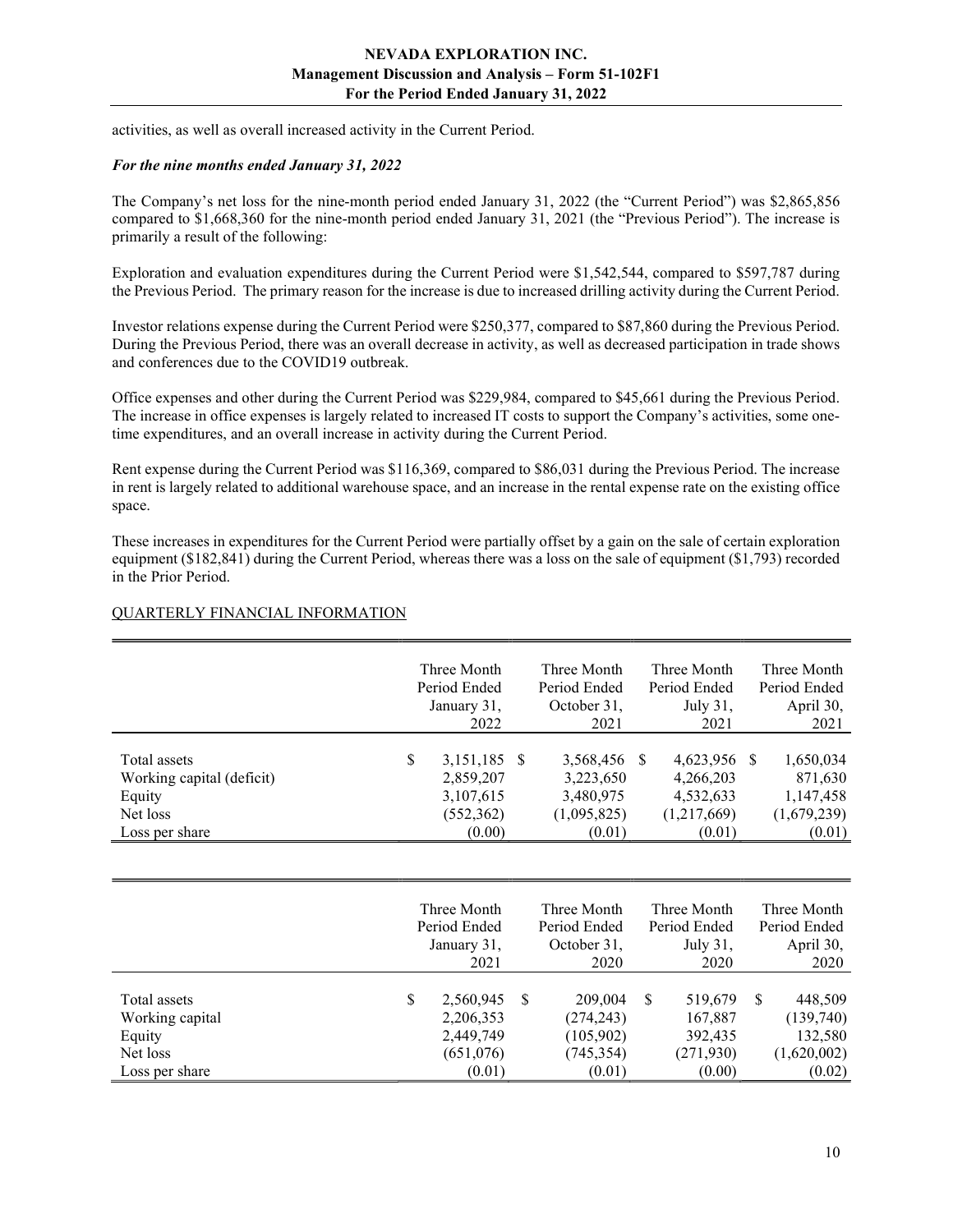# ANNUAL FINANCIAL INFORMATION

The financial statements have been prepared in accordance with IFRS for fiscal years 2021, 2020 and 2019, and are expressed in Canadian dollars.

|                                         | Year Ended<br>April 30, | Year Ended<br>April 30, | Year Ended<br>April 30, |
|-----------------------------------------|-------------------------|-------------------------|-------------------------|
|                                         | 2021                    | 2020                    | 2019                    |
|                                         | \$                      | S                       | \$                      |
| <b>Operations:</b>                      |                         |                         |                         |
| Revenues                                |                         |                         |                         |
| Net income (loss)                       | (3,347,599)             | (5,135,420)             | (4,333,994)             |
| Net income (loss) per share $-$ Basic   | (0.03)                  | (0.06)                  | (0.06)                  |
| Net income (loss) per share $-$ Diluted | (0.03)                  | (0.06)                  | (0.06)                  |
| <b>Balance Sheet:</b>                   |                         |                         |                         |
| Working capital (deficit)               | 871,630                 | (139,740)               | 1,765,975               |
| Total current assets                    | 1,374,206               | 176,189                 | 1,881,915               |
| Total liabilities                       | 502,576                 | 315,929                 | 115,940                 |

# LIQUIDITY AND CAPITAL RESOURCES

#### **Liquidity**

The Company has financed its operations primarily through the issuance of common shares. The Company continues to seek capital through various means including the issuance of equity and/or debt.

Net cash used in operating activities, prior to changes in non-cash working capital for the period ended January 31, 2022 (the "Current Period") was \$2,668,462 compared to \$1,311,994 used during the period ended January 31, 2021 (the "Previous Period"). The increase in cash used is due primarily to the variances as outlined under the "Results of Operations for the Nine Months Ended January 31, 2022" section. For the period ended January 31, 2022, non-cash working capital increased by \$2,046,432, as compared to an increase of \$280,731 in the Previous Period. The increase in non-cash working capital in the Current Period is primarily due to the increase in prepaid expenses (\$1,601,189) and a decrease in accounts payable (\$459,006).

Net cash provided by investing activities for the period ended January 31, 2022 was \$131,685 compared to net cash used in investing activities of \$70,611 during the period ended January 31, 2021. The increase in cash provided by investing activities for the Current Period is due to the sale of certain exploration equipment (\$189,910), partially offset by the acquisition of exploration equipment (\$58,225). During the Prior Period, cash used in investing activities is due to the acquisition of exploration equipment.

Net cash provided by financing activities for the period ended January 31, 2022 was \$4,500,643, which is related to the net proceeds from the completion of a private placement totalling 36,538,460 units. During the period ended January 31, 2021, cash provided by financing activities was \$3,694,650, which is related to the net proceeds from the completion of a private placements totalling 29,948,000 units.

## Assets and liabilities

At January 31, 2022, the Company had working capital of \$2,859,207 (April 30, 2021 – working capital of \$871,630). Current assets include cash and cash equivalents totaling \$975,049 (April 30, 2021 - \$1,026,796); \$5,491 (April 30, 2021 - \$19,254) in accounts receivable; \$33,011 (April 30, 2021 - \$40,119) in short term investments; and \$1,889,226 (April 30, 2021 - \$288,037) in prepaid expenses. Current liabilities include accounts payable and accrued liabilities of \$43,570 (April 30, 2021 - \$502,576).

Deposits and bonds consist of deposits for credit cards, as well as for land reclamation which also add to the Company's asset base. Deposits (bonds) are required by the U.S Bureau of Land Management (BLM) to ensure that reclamation and clean-up work on the Company's properties will be completed to the satisfaction of the BLM. Total deposits as at January 31, 2022 are \$75,095 (April 30, 2021 - \$72,925).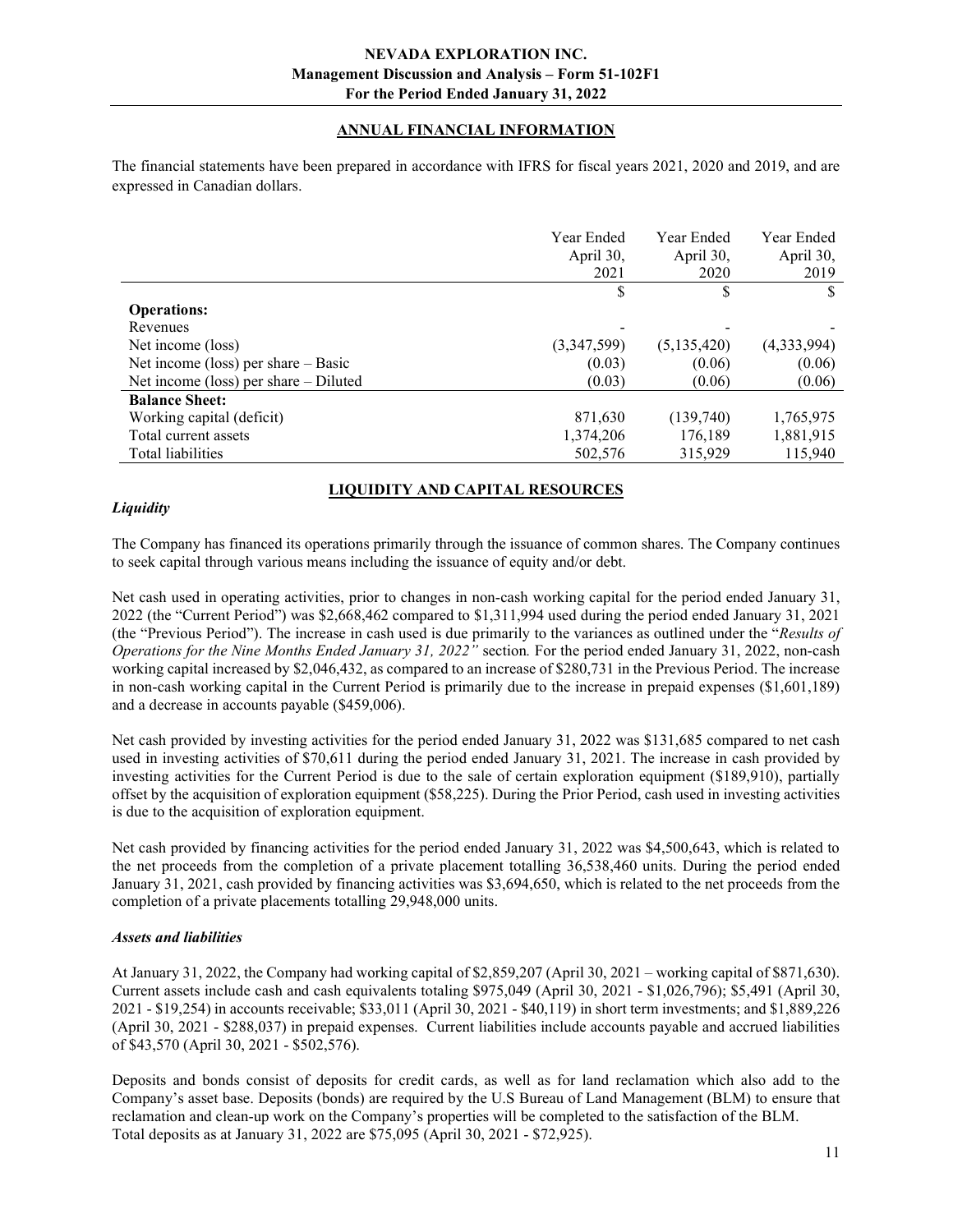## COMMITMENTS

As January 31, 2022, the Company has total office lease commitments of \$22,840 as follows:

- a) Total office lease payments of \$2,245 ending February 28, 2022.
- b) Total office lease payments of \$11,691 ending March 31, 2022.
- c) Total office lease payments of \$8,904 ending May 31, 2022.

#### OFF-BALANCE SHEET ARRANGEMENTS

As at January 31, 2022, NGE had no off-balance sheet arrangements such as guaranteed contracts, contingent interests in assets transferred to an entity, derivative instrument obligations or any instruments that could trigger financing, market or credit risk to NGE.

#### RELATED PARTY TRANSACTIONS

During the period ended January 31, 2022, the Company:

- i) paid or accrued \$67,500 in consulting fees to a corporation of which the Chief Financial Officer is an employee.
- ii) paid or accrued \$90,000 in consulting fees to a director and company controlled by a director.
- iii) recorded share-based payments of \$239,079 related to the fair value of stock options vesting through the period to officers, directors, and a company controlled by a director.

During the period ended January 31, 2021, the Company:

- i) paid or accrued \$58,500 in consulting fees to a corporation of which the Chief Financial Officer is an employee.
- ii) paid or accrued \$90,000 in consulting fees to a company controlled by a director of the Company and to a consultant related to a director.
- iii) recorded share-based payments of \$273,981 related to the fair value of stock options vesting through the period to officers, directors, and a consultant related to a director.
- iv) The Company sold a vehicle to a former officer for \$31,497.

The amounts included in accounts payable and accrued liabilities which are due to related parties are as follows:

|                                                                                                                                                     |               | January 31,<br>2022 | April 30,<br>2021 |
|-----------------------------------------------------------------------------------------------------------------------------------------------------|---------------|---------------------|-------------------|
| Due to a corporation of which the Chief Financial<br>Officer is an employee<br>Due to officers, directors, and companies controlled<br>by directors | <sup>\$</sup> | 7.875 \$<br>21.294  | 6,825<br>10,500   |
|                                                                                                                                                     |               | 29,169              | 17.325            |

Key management personnel are those persons having authority and responsibility for planning, directing and controlling the activities of the Company, directly or indirectly. Key management personnel include the Company's President, Chief Executive Officer and Chief Operating Officer.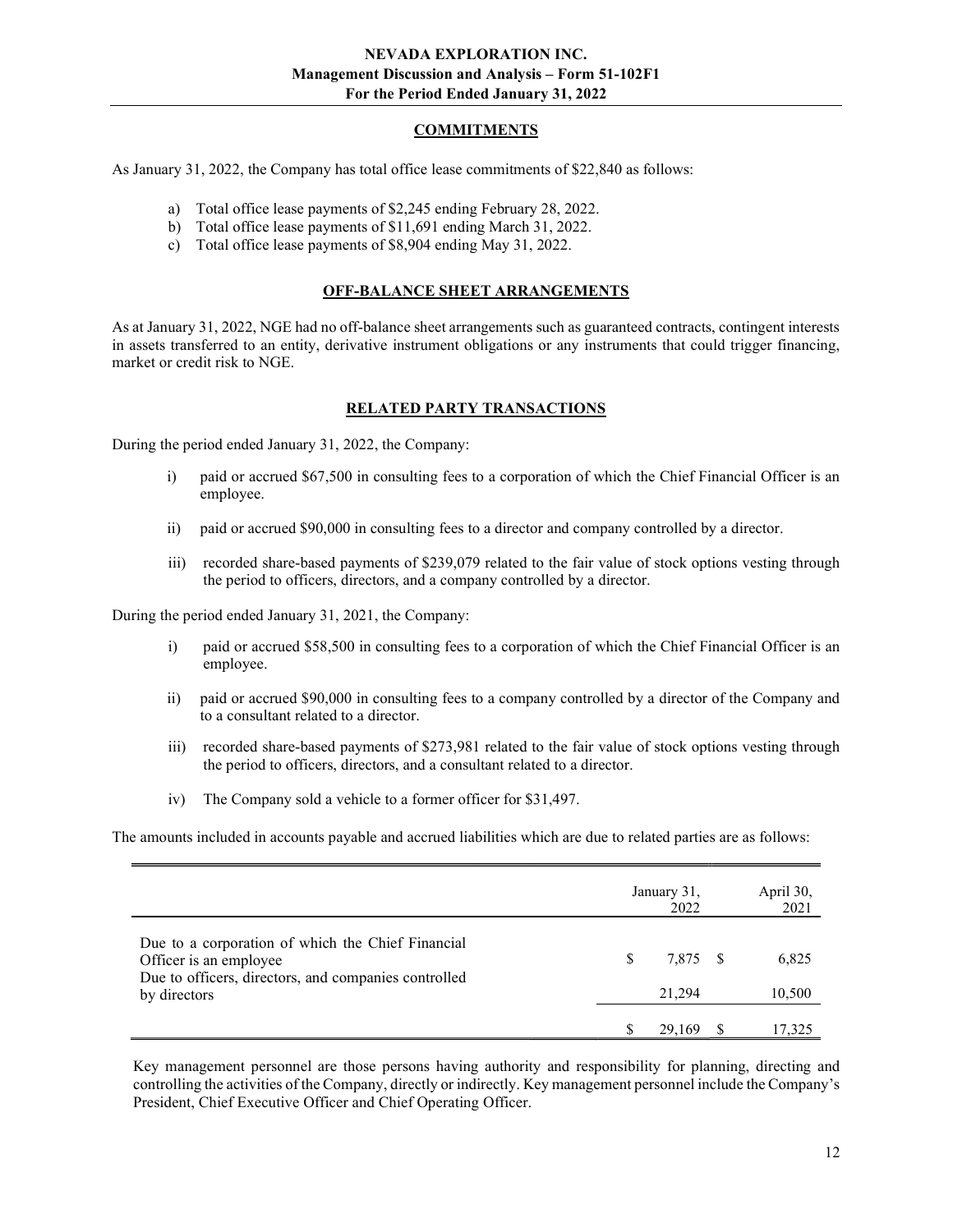Remuneration of key management of the Company is as follows:

|                                  |    | Nine Months<br>Ended<br>January 31,<br>2022 |          | Nine Months<br>Ended<br>January 31,<br>2021 |
|----------------------------------|----|---------------------------------------------|----------|---------------------------------------------|
| Salaries<br>Share-based payments | \$ | 199,182 \$<br>85,366                        |          | 236,389<br>112,423                          |
|                                  | S  | 284,548                                     | <b>S</b> | 348,812                                     |

# OUTSTANDING SHARE DATA

As at March 30, 2022, the Company has 168,621,620 common shares issued and outstanding and has the following stock options and warrants outstanding:

|                      | Number<br>of Options                                                                                                                                                 | Exercise<br>Price                                                                                                      | <b>Expiry Date</b>                                                                                                                                                                                                                                   |  |
|----------------------|----------------------------------------------------------------------------------------------------------------------------------------------------------------------|------------------------------------------------------------------------------------------------------------------------|------------------------------------------------------------------------------------------------------------------------------------------------------------------------------------------------------------------------------------------------------|--|
| <b>Stock options</b> | 1,250,000<br>350,000<br>2,125,000<br>150,000<br>250,000<br>50,000<br>200,000<br>1,525,000<br>250,000<br>3,460,500<br>250,000<br>1,050,000<br>2,000,000<br>12,910,500 | <sup>\$</sup><br>0.47<br>0.40<br>0.26<br>0.35<br>0.30<br>0.23<br>0.18<br>0.185<br>0.13<br>0.18<br>0.18<br>0.10<br>0.10 | August 3, 2026<br>November 27, 2027<br>October 1, 2028<br>October 26, 2028<br>February 21, 2029<br>May 30, 2029<br>October 31, 2029<br>October 20, 2030<br>December 23, 2030<br>March 31, 2031<br>June 7, 2031<br>December 9, 2031<br>March 11, 2026 |  |
| Warrants             | 1,316,000<br>3,876,322<br>2,920,825<br>928,500<br>1,250,000<br>27,670,524<br>36,538,460<br>1,923,221<br>76.423.852                                                   | 0.45<br>0.50<br>0.50<br>0.50<br>0.50<br>0.18<br>0.20<br>0.13                                                           | July 13, 2022<br>October 9, 2022<br>June 4, 2022<br>July 1, 2022<br>January 7, 2023<br>June 23, 2023<br>December 16, 2023<br>December 16, 2023                                                                                                       |  |

Fully diluted: 257,955,972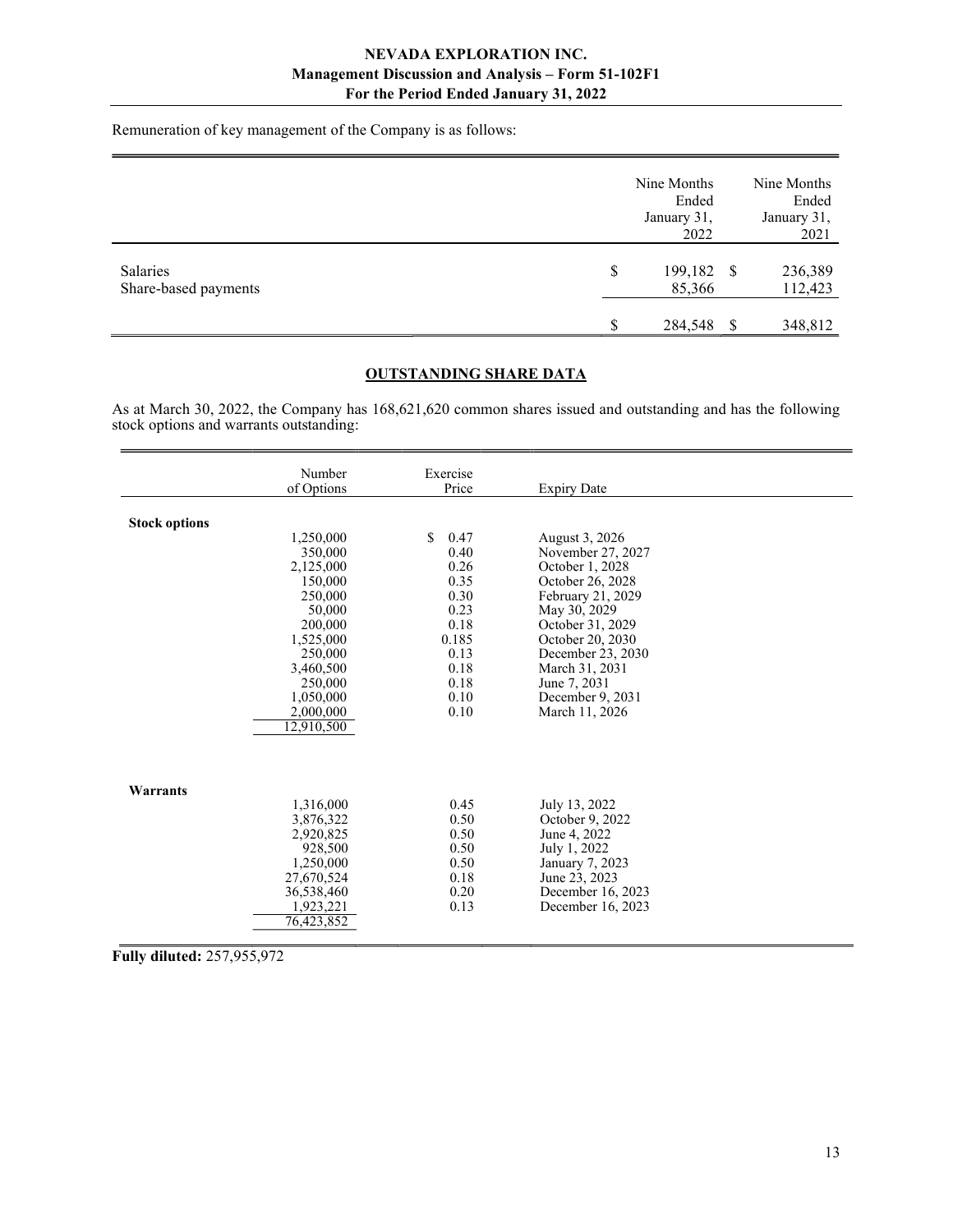# FINANCIAL INSTRUMENTS AND FINANCIAL RISK FACTORS

#### Risk Management Policies

The Company is exposed to risk due to the nature of its financial instruments. Risk management is the responsibility of management and the Company did not use derivative instruments.

#### Fair value

Financial instruments measured at fair value are classified into one of three levels in the fair value hierarchy according to the relative reliability of the inputs used to estimate the fair values. The three levels of the fair value hierarchy are:

Level  $1 -$  Unadjusted quoted prices in active markets for identical assets or liabilities;

Level 2 – Inputs other than quoted prices that are observable for the asset or liability either directly or indirectly; and Level 3 – Inputs that are not based on observable market data.

Short term investments are measured at level 1 of the fair value hierarchy. The fair value of short term investments is measured at the market price of the common shares held at the measurement date. The carrying value of cash and cash equivalents, other receivable, deposits and bonds, and accounts payable and accrued liabilities approximate their fair value because of the short-term nature of these instruments.

#### Financial risk factors

The Company's risk exposures and the impact on the Company's financial instruments are summarized below:

#### Credit risk

Credit risk is the risk of loss associated with a counterparty's inability to fulfill its payment obligations. The Company's credit risk is primarily attributable to cash and cash equivalents and deposits and bonds. Management believes that the credit risk concentration with respect to cash and cash equivalents, deposits and bonds is remote as it maintains accounts with highly rated financial institutions.

## Liquidity risk

Liquidity risk is the risk that the Company will not be able to meet its financial obligations as they fall due. The Company manages liquidity risk through the management of its capital structure and financial leverage. It also manages liquidity risk by continuously monitoring actual and projected cash flows. The Board of Directors reviews and approves the Company's operating and capital budgets, as well as any material transactions out of the normal course of business.

As at January 31, 2022, the Company had a cash and cash equivalent balance of \$975,049 (April 30, 2021 -  $$1,026,796$ ) to settle current liabilities of  $$43,570$  (April 30, 2021 -  $$502,576$ ). The Company believes that there is minimal liquidity risk as at January 31, 2022.

## Market risk

Market risk is the risk of loss that may arise from changes in market factors such as interest rates, foreign exchange rates and equity prices.

#### (a) Interest rate risk

 The Company is exposed to interest rate risk to the extent that the cash and cash equivalents maintained at the financial institutions is subject to floating rate of interest. The interest rate risks on cash and cash equivalents and deposits and bonds are not considered significant.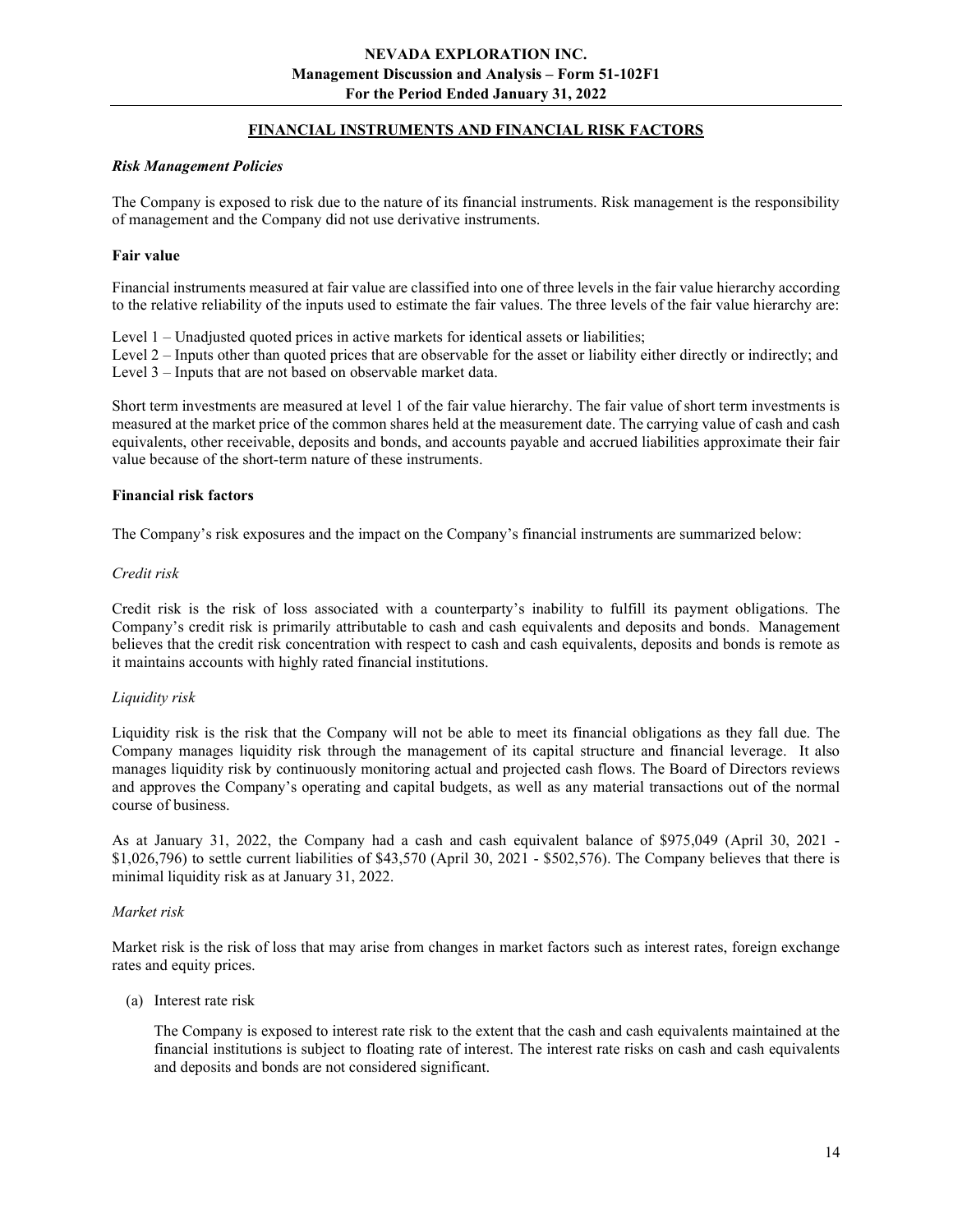#### (b) Foreign currency risk

The Company is exposed to financial risk arising from fluctuations in foreign exchange rates and the degree of volatility of these rates. A significant portion of the Company's expenses is denominated in US dollars. Consequently, certain assets, liabilities and operating expenses are exposed to currency fluctuations. The Company does not use derivative instruments to reduce its exposure to foreign currency risk. Net assets denominated in foreign currency and the Canadian dollar equivalents as at January 31, 2022 are as follows:

Based on the above net exposures as at January 31, 2022, and assuming all other variables remain constant, a 10% change in the value of the US dollar against the Canadian dollar would result in an increase/decrease of USD\$164,241 in comprehensive loss.

|                     |   | <b>USD</b> |    | <b>CDN</b> |
|---------------------|---|------------|----|------------|
| Current assets      | S | 1,491,862  | -S | 1,897,499  |
| Non-current assets  |   | 154,028    |    | 195,908    |
| Current liabilities |   | (3,481)    |    | (4, 426)   |
|                     |   |            |    |            |
|                     | S | 1,642,409  |    | 2,088,981  |

# CAPITAL MANAGEMENT

In order to maintain its capital structure, the Company is dependent on equity funding and, when necessary, raises capital through the issuance of equity instruments, primarily comprised of common shares and share purchase warrants. In the management of capital, the Company includes the components of equity as well as cash and cash equivalents.

The Company prepares annual estimates of exploration expenditures and monitors actual expenditures compared to the estimates to ensure that there is sufficient capital on hand to meet ongoing obligations. The Company's investment policy is to invest any excess cash in highly liquid short-term deposits with terms of one year or less and which can be liquidated after thirty days without interest penalty. The Company currently has insufficient capital to fund its exploration programs and is reliant on completing equity financings to fund further exploration. The Company is not subject to any externally imposed capital requirements.

There were no changes in the Company's approach to capital management during the period ended January 31, 2022.

## RISKS AND UNCERTAINTIES

In conducting its business of mineral exploration, NGE is subject to a wide variety of known and unknown risks, uncertainties and other factors which may affect the results, performance, or achievement of the Company. Such risks and factors include, among others: risks related to the actual results of current and future exploration activities; future prices for gold, silver, and other commodities; environmental risks and hazards; the Company's lack of substantial revenue; the Company's ongoing need to raise money through equity financings; increases to operating, labour, and supply costs; and changes to government regulation, taxes, and fees. Although the Company attempts to identify and plan for these important factors that could affect results materially, the Company cautions the reader that the above list of risk factors is not exhaustive, and that there may be other factors that cause results to differ from anticipated, estimated, or intended results. Ultimately, there can be no guarantee that the Company will be successful in making an economic mineral discovery.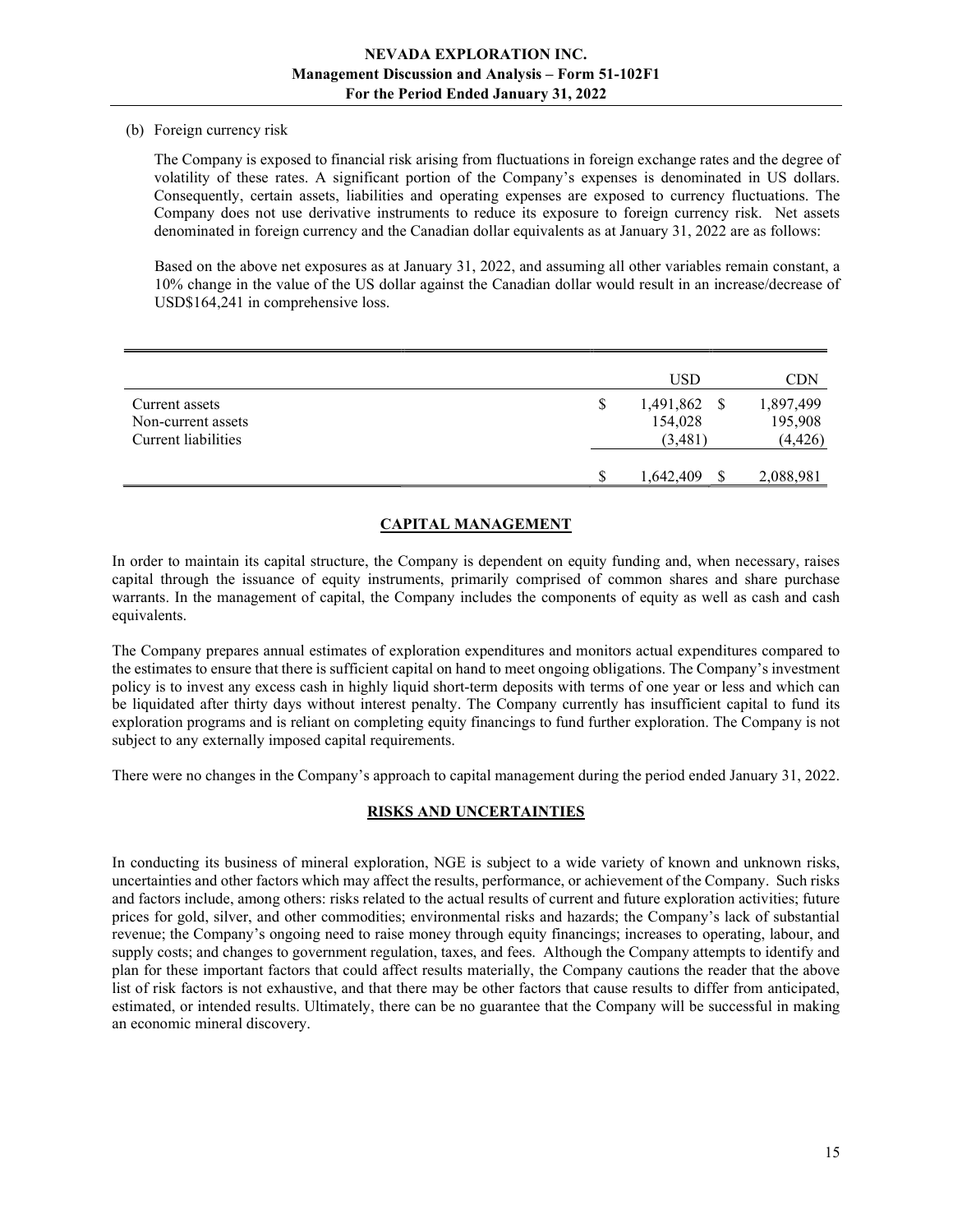# LIST OF DIRECTORS AND OFFICERS

James Buskard, CEO and Director Wade Hodges, CDO and Director Christina Blacker, CFO Dennis Higgs, Chairman and Director Dr. John E. Larson, Director Benjamin Leboe, Director Nancy Richter, Director Darcy Higgs, Director

# CRITICAL ACCOUNTING ESTIMATES

The preparation of these consolidated financial statements requires management to make certain estimates, judgments and assumptions that affect the reported amounts of assets and liabilities at the date of the financial statements and the reported revenues and expenses during the period.

Significant assumptions about the future and other sources of estimated uncertainty that management has made at the end of the reporting period, that could result in a material adjustment to the carrying amounts of assets and liabilities in the event that the actual results differ from assumptions made, relate to, but are not limited to, the following:

- i) the estimated useful lives of equipment and intangible assets and the related amortization;
- ii) impairment of equipment;
- iii) valuation of share-based payments and warrants;
- iv) estimated amounts for environmental rehabilitation provisions; and
- v) going concern

## DISCLOSURE CONTROLS AND PROCEDURES AND INTERNAL CONTROLS

In connection with National Instrument 52-109 (Certificate of Disclosure in Issuer's Annual and Interim Filings) ("NI 52- 109"), the Chief Executive Officer and Chief Financial Officer of the Company have filed a Venture Issuer Basic Certificate with respect to the financial information contained in the condensed consolidated interim financial statements and this accompanying interim MD&A (together the "Interim Filings"). In contrast to the full certificate under NI 52-109, the Venture Issuer Basic Certificate does not include representations relating to the establishment and maintenance of disclosure controls and procedures and internal control over financial reporting, as defined in NI 52-109. For further information the reader should refer to the Venture Issuer Basic Certificates filed by the Company with the Annual Filings on SEDAR at www.sedar.com.

## NOTE REGARDING FORWARD-LOOKING STATEMENTS

Statements herein that are not historical facts are forward-looking statements that are subject to risks and uncertainties. Words such as "expects", "intends", "may", "could", "should", "anticipates", "likely", "believes" and words of similar import also identify forward-looking statements.

Forward-looking statements are based on current facts and analyses and other information that are based on forecasts of future results, estimates of amounts not yet determined and assumptions of management, including, but not limited to, assumptions regarding the Company's ability to raise additional debt and/or equity financing to fund operations and working capital requirements and assumptions regarding the Company's mineral properties.

Actual results may differ materially from those currently anticipated due to a number of factors including, but not limited to, general economic conditions, the geology of mineral properties, exploration results, commodity market conditions, the Company's ability to generate sufficient cash flows from operations and financing to support general operating activities and capital expansion plans, and laws and regulations and changes thereto that may affect operations, and other factors beyond the reasonable control of the Company.